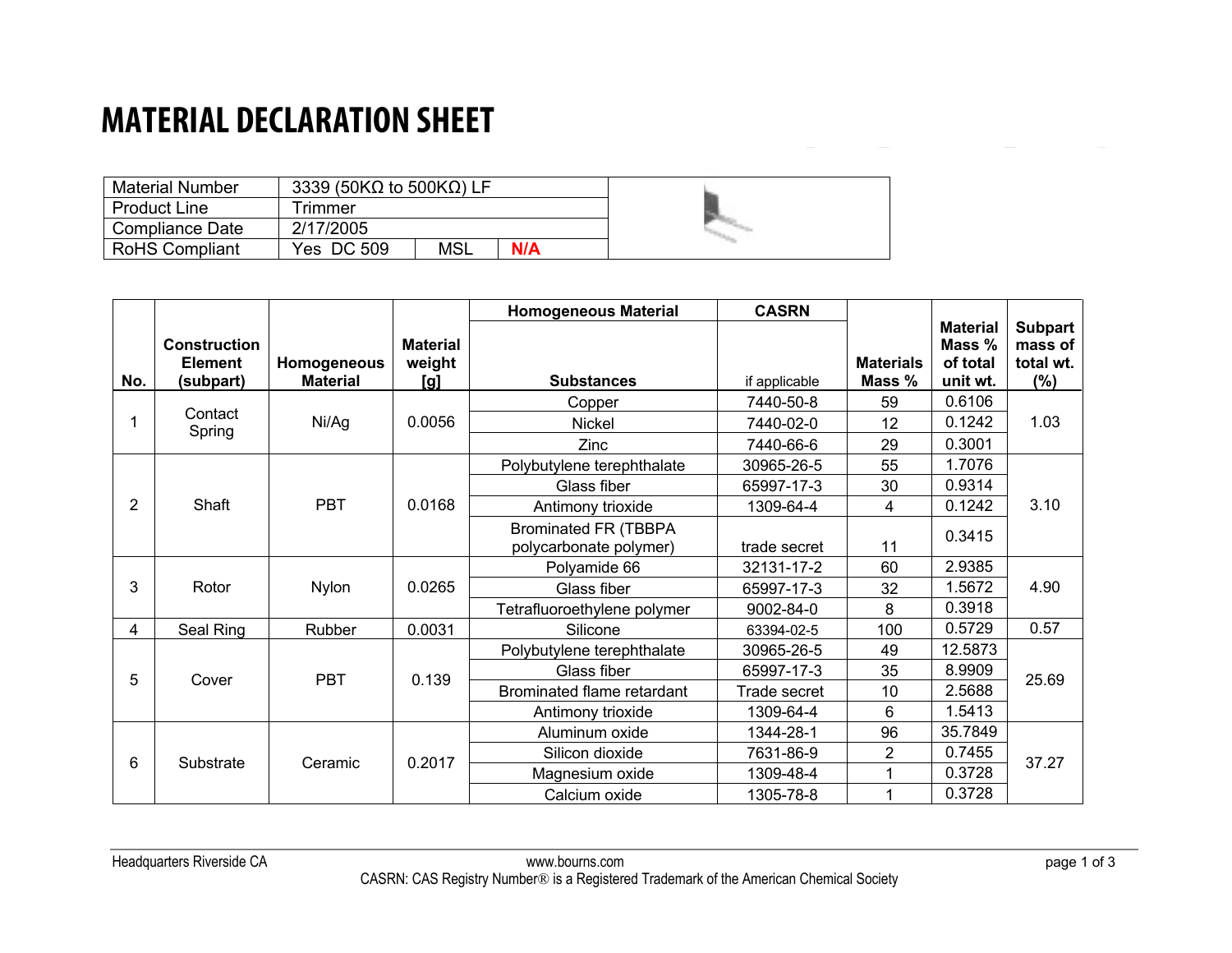# MATERIAL DECLARATION

| 7  | <b>Drive Wheel</b> | Rubber       | 0.0022 | Silicone Rubber             | 63394-02-5   | 100            | 0.4066 | 0.41  |
|----|--------------------|--------------|--------|-----------------------------|--------------|----------------|--------|-------|
|    |                    |              |        | Polyamide 66                | 32131-17-2   | 60             | 2.4727 |       |
| 8  | Insert             |              | 0.0223 | Glass fiber                 | 65997-17-3   | 30             | 1.2364 | 4.12  |
|    |                    | <b>Nylon</b> |        | Carbon black                | 7440-44-0    | $\overline{c}$ | 0.0824 |       |
|    |                    |              |        | Tetrafluoroethylene polymer | 9002-84-0    | 8              | 0.3297 |       |
|    |                    |              |        | Cycloaliphatic epoxide      | trade secret | 40             | 4.6202 | 11.55 |
| 9  |                    |              | 0.0625 | Polyetherpolyol resins      | 39072-02-1   | 15             | 1.7326 |       |
|    | Poting             | Epoxy        |        | Silicon dioxide             | 67762-90-7   | 25             | 2.8876 |       |
|    |                    |              |        | Hydrated alumina            | 21645-51-2   | 20             | 2.3101 |       |
|    |                    |              |        | Silver                      | 7440-22-4    | 82             | 0.3031 |       |
| 10 | Termination        | Ink          | 0.002  | Boron                       | 7440-42-8    | $\overline{2}$ | 0.0074 | 0.37  |
|    | Ink                |              |        | <b>Bismuth</b>              | 7440-69-9    | 14             | 0.0517 |       |
|    |                    |              |        | <b>Barium</b>               | 7440-39-3    | $\overline{2}$ | 0.0074 |       |
|    | Resistive Ink      | Ink          |        | Silver                      | 7440-22-4    | 9              | 0.0715 | 0.79  |
|    |                    |              |        | <b>Boron</b>                | 7440-42-8    | 10             | 0.0795 |       |
|    |                    |              |        | Silicon                     | 7440-21-3    | 10             | 0.0795 |       |
|    |                    |              |        | Calcium                     | 7440-70-2    | 10             | 0.0795 |       |
|    |                    |              |        | Ruthenium dioxide           | 12036-10-1   | 42             | 0.3338 |       |
|    |                    |              |        | <b>Barium</b>               | 7440-39-3    | $\overline{2}$ | 0.0159 |       |
| 11 |                    |              | 0.0043 | Carbon                      | 7440-44-0    | 2.0            | 0.0159 |       |
|    |                    |              |        | Titanium                    | 7440-32-6    | 2              | 0.0159 |       |
|    |                    |              |        | Copper                      | 7440-50-8    | 5.0            | 0.0397 |       |
|    |                    |              |        | Aluminum                    | 7429-90-5    | 5.5            | 0.0437 |       |
|    |                    |              |        | <b>Zinc</b>                 | 7440-66-6    | 1.5            | 0.0119 |       |
|    |                    |              |        | Magnesium                   | 7439-95-4    | $\mathbf 1$    | 0.0079 |       |
|    | Terminals          | Copper       | 0.0517 | Copper                      | 7440-50-8    | 99.999         | 9.5545 | 10.18 |
| 12 |                    |              |        | Oxygen                      | 7782-44-7    | 0.001          | 0.0001 |       |
|    |                    | Plating      | 0.0034 | Tin                         | 7440-31-5    | 100            | 0.6283 |       |